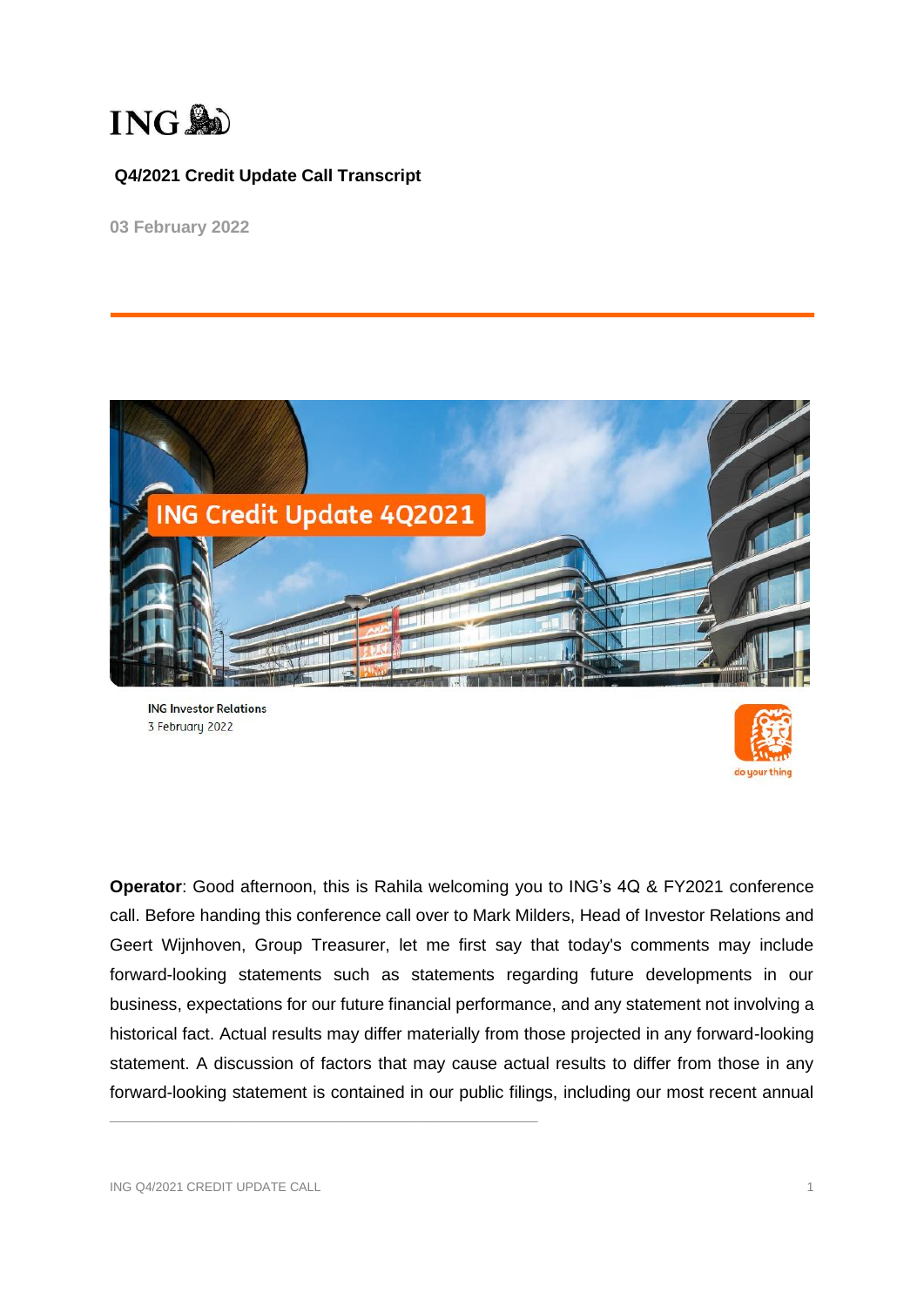

**03 February 2022**

report on Form 20-F filed with the United States Securities and Exchange Commission and our earnings press release as posted on our website today. Furthermore, nothing in today's comments constitutes an offer to sell or solicitation for an offer to buy any securities.

Good afternoon Mark and Geert, over to you.

**Geert Wijnhoven – Group Treasurer:** Thank you, operator, and welcome all on the call. Thanks for joining us today on this semi-annual credit update call. My name is Geert Wijnhoven and I am here with Mark Milders, who you well know.

As you know, the ECB press conference starts in 30 minutes, so we will try to keep this brief and make sure that you can also follow that important press conference on time. Right now we will take you through the highlights of the Q4 results, our capital position and issuance plan for the running year and then we have time for Q&A. You can clearly see our credit update slides that are available via download from our website.

With that, I hand over to Mark.

**Mark Milders – Head of Investor Relations**: Thanks Geert and hi, everyone. I will keep it very brief. For those of you who have not followed our results presentation this morning, just the highlights.

We are quite pleased that through our income diversification we kept NII stable and strong, absorbing actually the negative rate drag that we have experienced for quite some years now.

Fees were very good. We are nearing EUR 1 billion in fees per quarter. We had EUR 925 million for the fourth quarter with several things still in the pipeline, such as packages in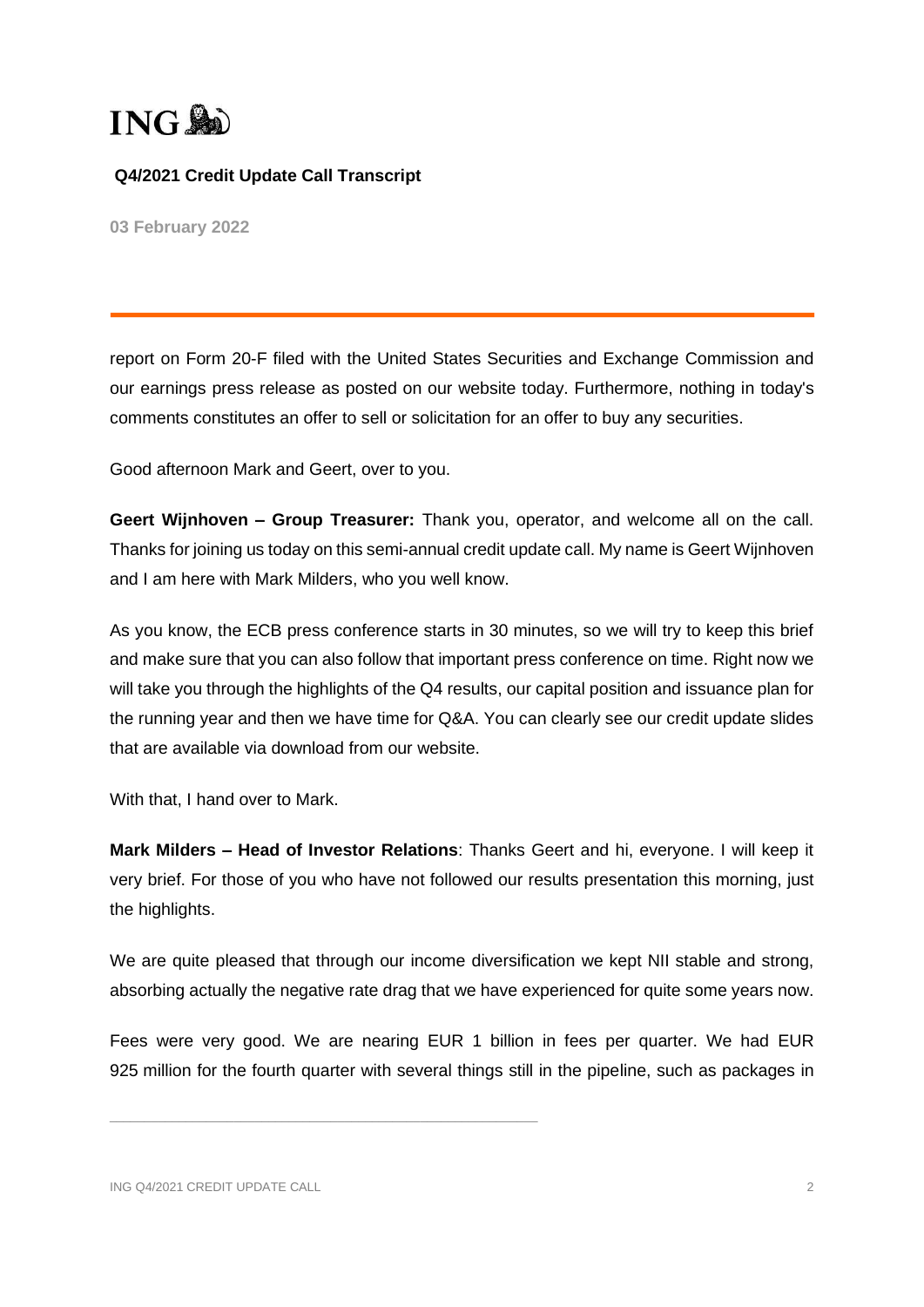

**03 February 2022**

the Netherlands, but also if you look at some of the fees that are still a bit depressed because of the Corona virus situation, namely international travels or international payment transaction fees, as well as Wholesale banking, syndicated loan transactions are still at subdued levels, so we expect that to recover.

A good outlook for growth for 2022. We already saw strong growth in 2021, which of course did include some TLTRO induced growth, perhaps some growth was pulled forward on that. As you could see also from the ECB data that were published in the eurozone in Q1 and Q4 you see a clear spike. As said, fees very strong.

Expenses were flat for the year. In the fourth quarter there was some increase driven by, amongst others, a catch-up accrual for performance-related pay. And if you look quarter on quarter, so 4Q2020 to 4Q2021, there was a sizeable VAT-return in the fourth quarter of 2020.

Risk costs for the full year were low at 8 bps of average customer lending. We had a strong quality of the book of 1.5% Stage 3 ratio and our Stage 2 ratio actually improved.

We did take risk cost in the third quarter of EUR 346 million, which are predominantly adjustments to existing Stage 3 files. There are two components there, one predominantly in the Wholesale bank where we have taken a different view on recovery and recovery valuations. That basically means that in certain asset classes we have adjusted the expectation of recovery of the collateral in that Stage 3 situation. Also, we took a EUR 124 million overlay for mortgages in Holland, Belgium, Germany, and Australia. In those countries LTVs have dropped faster. To put it differently, house prices have increased the quickest and with the current inflationary and interest rate movements we do expect that for only the Stage 3, so the weaker part of the portfolio, we could expect an increase in the 'unable-to-pay'-category. That is why we took EUR 124 million overlay, which on a EUR 317 billion portfolio is modest. But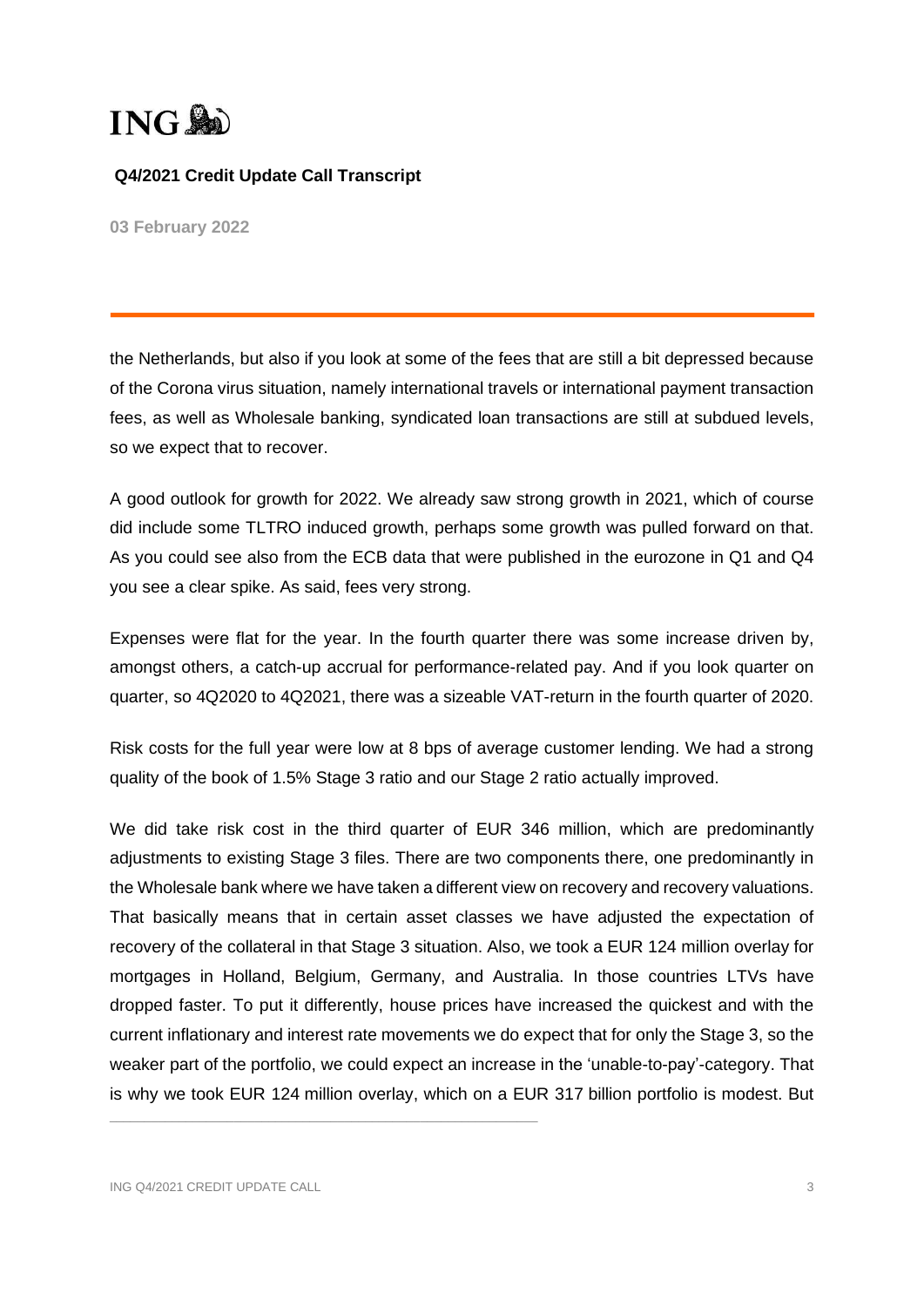

**03 February 2022**

there was also a EUR 124 million release related to payment holidays and some sectors that were deemed to be a little bit more critical because of Covid, but there we actually see that the performance does not warrant to have an overlay. So that was a release. So, some movements there but overall, over the full year, again 8 bps, which is probably one of the lowest in Europe.

Capital was strong, at 15.9%; it actually grew from 15.8%. We announced EUR 0.41 per share dividend that we propose to the AGM for approval, which brings the total dividend over 2021 to EUR 0.62 per share. As you know, we have a buyback underway, which is nearing completion. We will announce the latest at the first quarter of 2022 any follow-up steps, and are in constructive discussions with the ECB on that.

I will leave it at that. Over to you, Geert.

**Geert Wijnhoven – Group Treasurer**: Thank you, Mark. I would like you to turn to slide 22.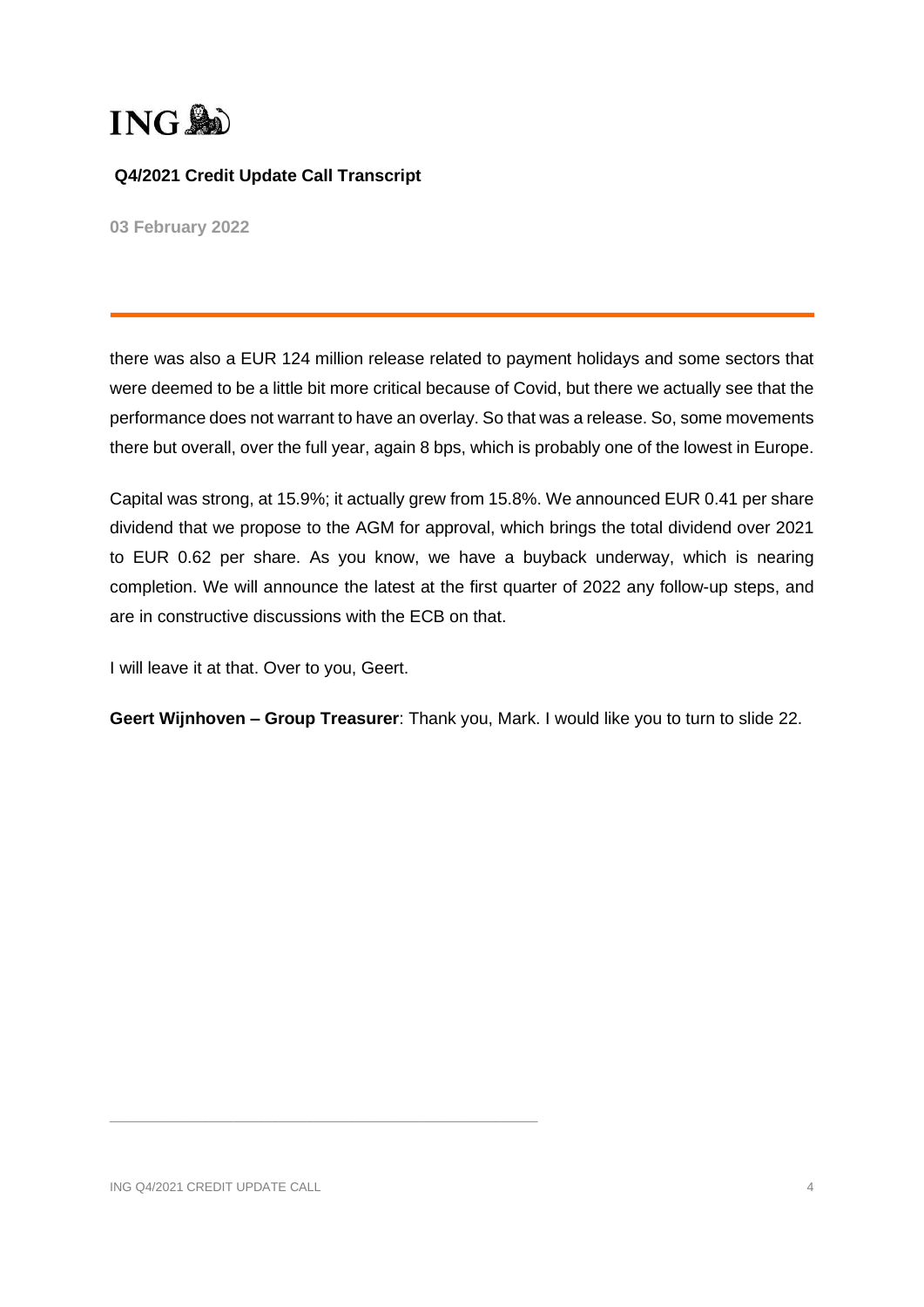

**03 February 2022**

# Strong ING Group CET1 ratio at 15.9%, excluding €1,568 mln profit reserved for distribution

ING Group Total capital ratio development (in %)



. The 4Q2021 CET1 ratio increased to 15.9%, driven by higher CET1 capital

 $\mathcal{L}_\text{max}$  and the set of the set of the set of the set of the set of the set of the set of the set of the set of

. CET1 capital was €0.6 bln higher, mainly reflecting the addition of 50% of the 4Q2021 net profit (€0.5 bln)

■ At the end of 4Q2021, there was €1,568 mln of reserved profits not included in CET1 capital

■ The 4Q2021 AT1 ratio was stable at 2.2%. The Tier 2 ratio increased by 0.3%-point to 2.9%, reflecting the issuance of a €1.0 bln Tier 2 instrument in November 2021. We benefit fully from the CET1 capital relief provided

Here, you see the development of our CET1 ratio, which has again improved to close to 16%, well above our 12.5% ambition level.

 $\overline{22}$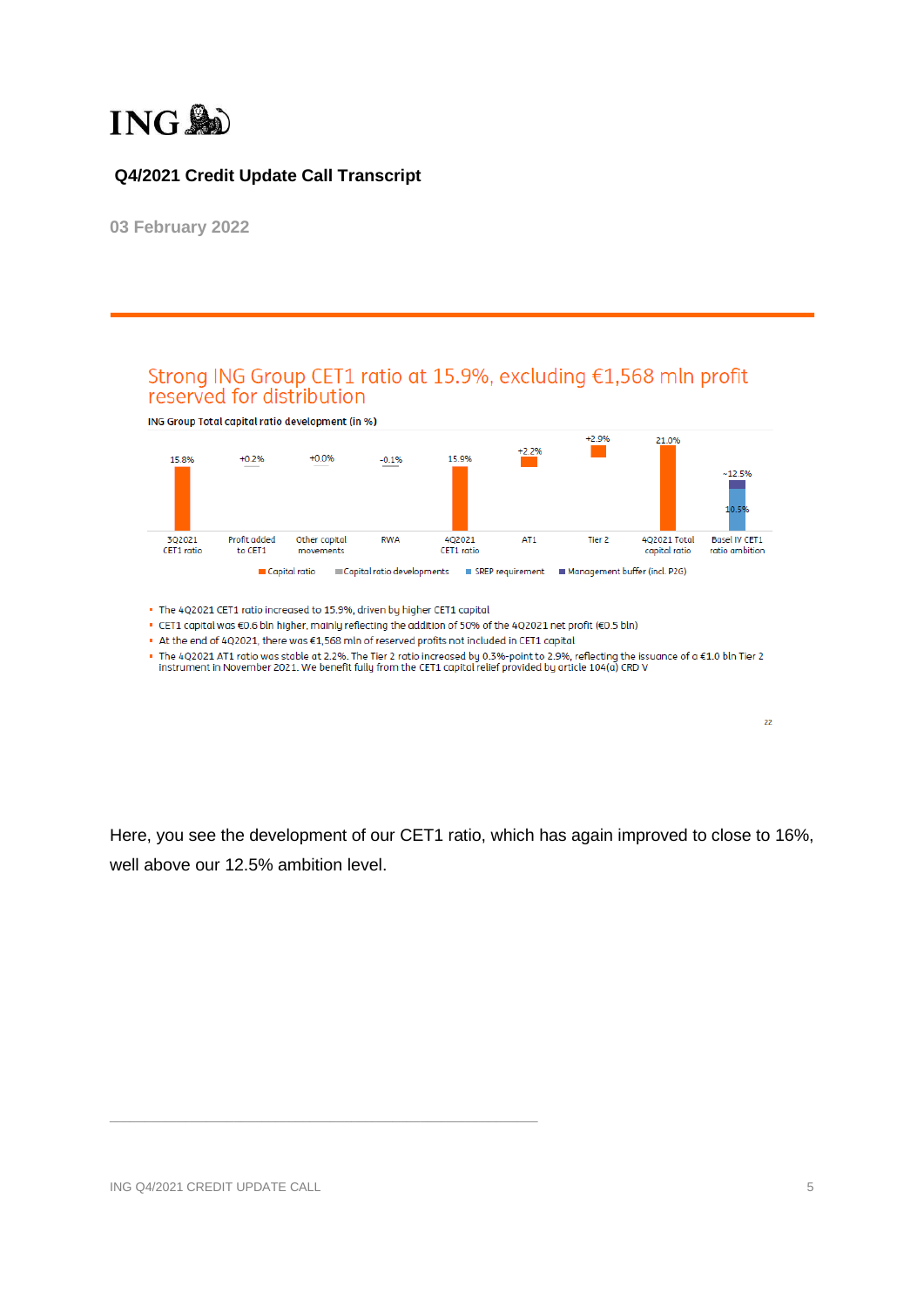

**03 February 2022**



On this slide, you can clearly see that we have a buffer of more than 5% over our various MDA levels. We are more than adequately capitalised. We also have absorbed all expected RWA inflation from a regulatory perspective. If you look at the composition of the buffer, you can clearly see that the vast majority of that buffer consists of CET1 capital and not from AT1 or Tier 2. The AT1 ratio was 2.2% and the Tier2 ratio was 2.9% and with that we fully benefit from the capital relief that was provided two years ago by the activation of Article 104A.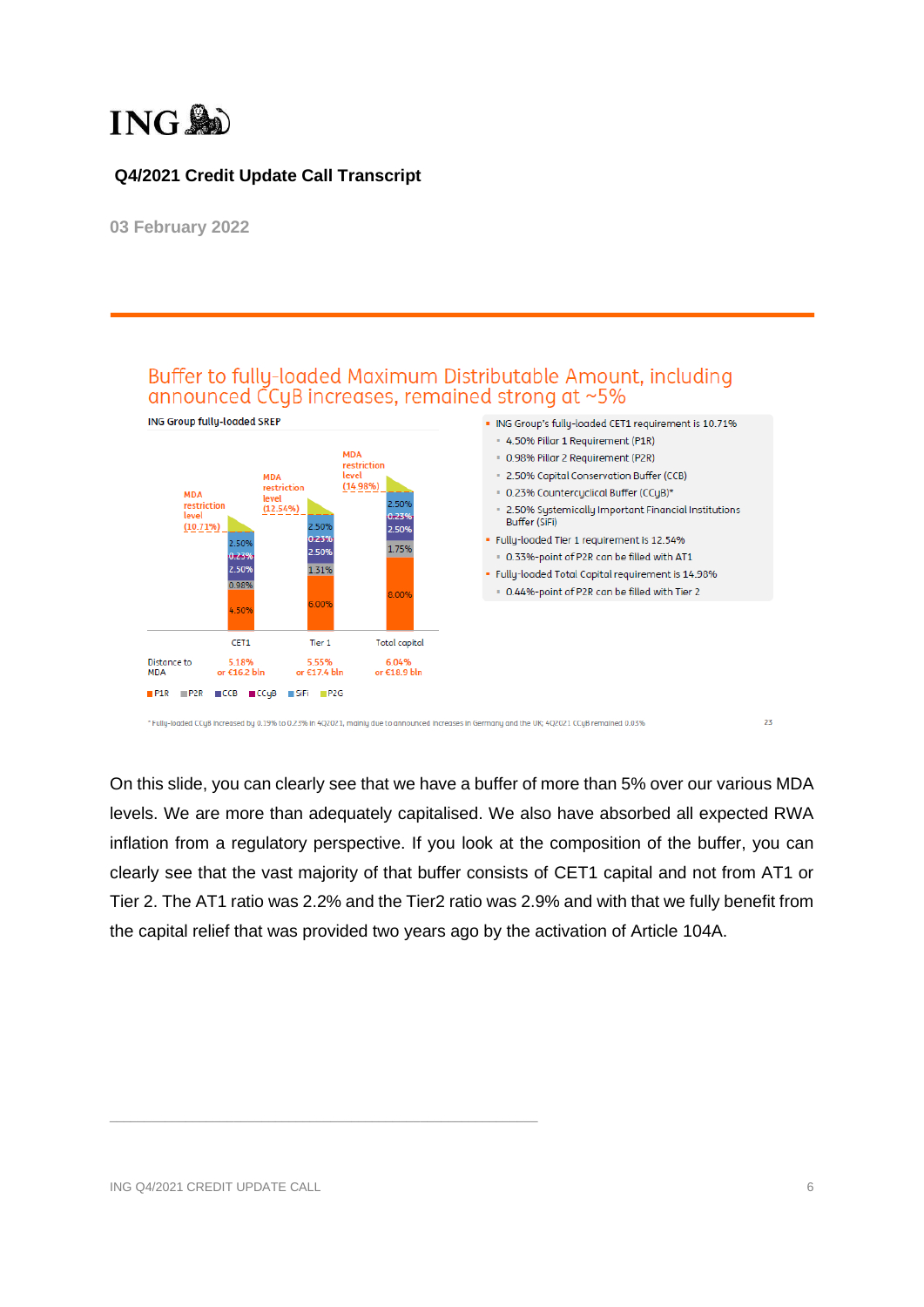

**03 February 2022**

# ING's distribution plans in 2022 and beyond

#### **ING's Distribution Policy**

- . Pay-out ratio of 50% of resilient net profit
	- Net profit adjusted for significant items not linked to the normal course of business
	- . To be paid out in cash or a combination of cash and share repurchases, with the majority in cash
	- Cash-only interim dividend, representing ~1/3 of first half<br>year resilient net profit, to be paid out with our half year results
- Additional return of structural excess capital
- · To be considered periodically, taking into account alternative opportunities as well as macro-economic<br>circumstances and the outcome of our capital planning

#### Distribution in 2022 and beyond

- . We are on track to reach our 10-12% ROF ambition
- . In line with our policy, we intend to distribute 50% of resilient net profit, resulting in an attractive yield for<br>shareholders
	- Our current share buyback programme will be finalised before 5 May 2022
	- We will pay a final dividend over 2021 of €0.41 per share<br>in May 2022, subject to AGM approval
- . The remaining 50% of resilient net profit can be used to support profitable loan growth, meet regulatory<br>requirements, inorganic opportunities and / or additional shareholder return
- With a CET1 ratio of ~15.9% at the end of 4Q2021, ING<br>holds a significant amount of capital in excess of our  $~12.5\%$  CET1 ambition
- We have a constructive dialogue with the ECB about the potential distribution of excess capital and will announce next steps when required approvals are in place

Well, Mark already talked about the final dividend. The share buyback is running and it will be finalised before 5 May or any time earlier. We hold more than EUR 10 billion of CET1 capital in excess over our 12.5% ambition level. Apart from regulatory requirements or profitable alternative uses of capital, we will return this capital to our shareholders in the coming years, on top of our current pay-out ratio of 50% in order to get to that 12.5% ambition level.

 $\mathcal{L}_\text{max}$  and the set of the set of the set of the set of the set of the set of the set of the set of the set of

 $24$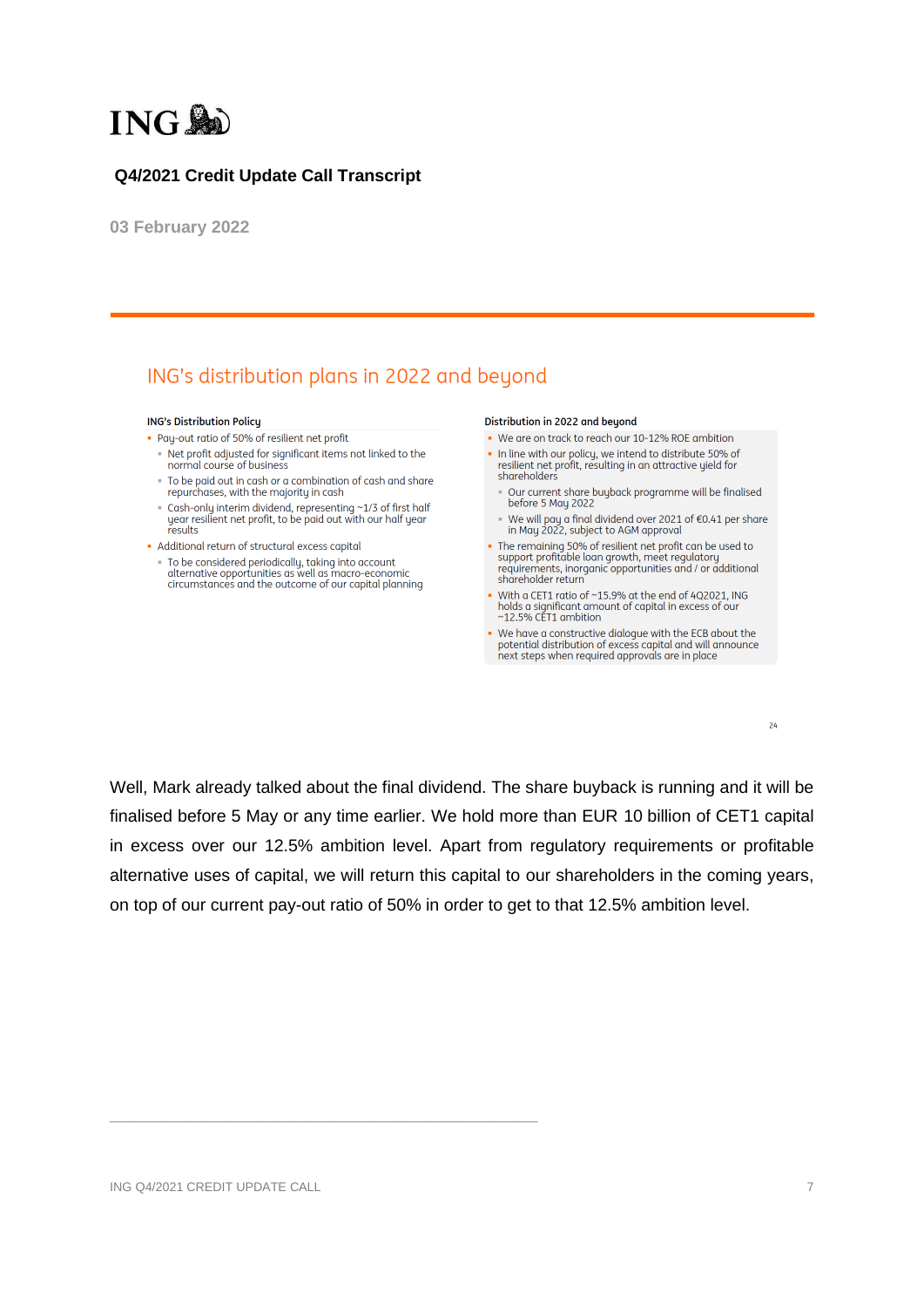

ING meets its regulatory capital requirements

**03 February 2022**



. In 4Q2021, ING issued a €2 bln Senior HoldCo dual tranche transaction and a €100 mln private placement, bringing the FY2021 Senior HoldCo issuance volume to ~€8 bln

\* Relates to regulatory adjustments on T2

On slide 27, you can see that regarding TLAC, which starts on the left, ING clearly meets the end state of TLAC with 30.6% of RWA and more than 10% of TLAC leverage. But you can also see that the most constraining requirement in terms of loss absorption is the MREL target as a percentage of RWA, that we show on the right-hand side of this slide. You can see that we have met our intermediate MREL requirement as per 1 January this year, but we also already meet the final requirement of 28.07% that we have to meet by January 2024. Obviously, this requirement is subject to MDA regulatory changes of which, most likely, the countercyclical buffer requirements that will change over time will also have an impact on the MREL requirements.

 $\mathcal{L}_\text{max}$  and the set of the set of the set of the set of the set of the set of the set of the set of the set of

 $\overline{\phantom{a}}$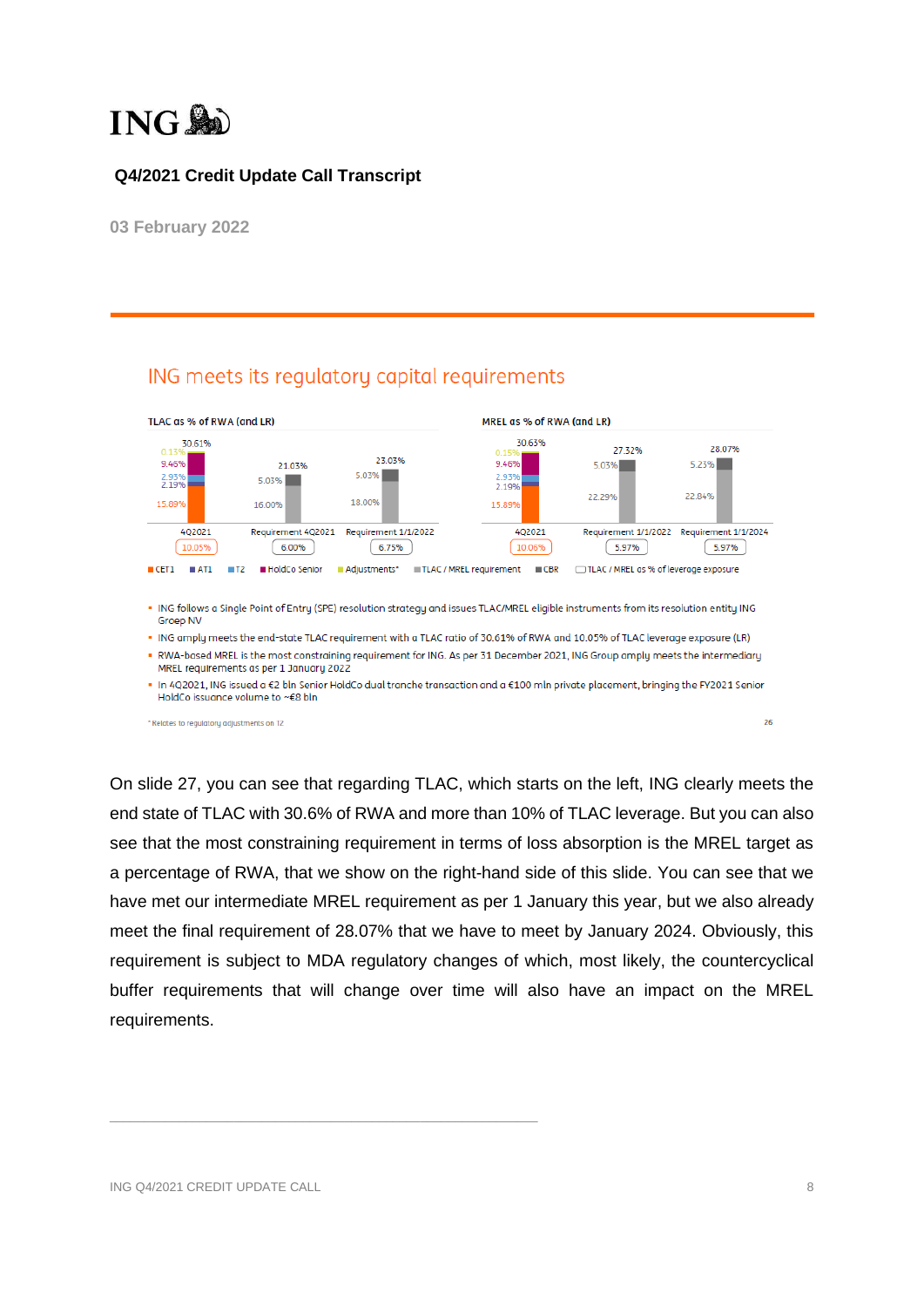

**03 February 2022**



On the debt issuance side, we were very pleased to still execute some pre-funding late last year at the end of November. That allowed us to stay side-lined at the early week of January, which proved to be very crowded week. This year we plan to issue between EUR 8 billion and EUR 10 billion of group holdco debt, subject to the balance sheet evolution. This is higher than what you have seen in the prior year. We do note that we have EUR 4.5 billion of bullet senior holdco redemptions. We expect RWA growth on the back of our volume growth targets and also the RWA impact of our Dutch mortgages. Our aim is to optimise our MREL stack by replacing the CET1 surplus with senior holdco over time. In other words, in case we would announce an additional capital return for that amount, we need to then issue clearly holdco debt instead. And for AT1 and Tier2 we strive towards the optimisation of our capital structure. Currently we feel comfortable with the levels of 2.2% and 2.9%.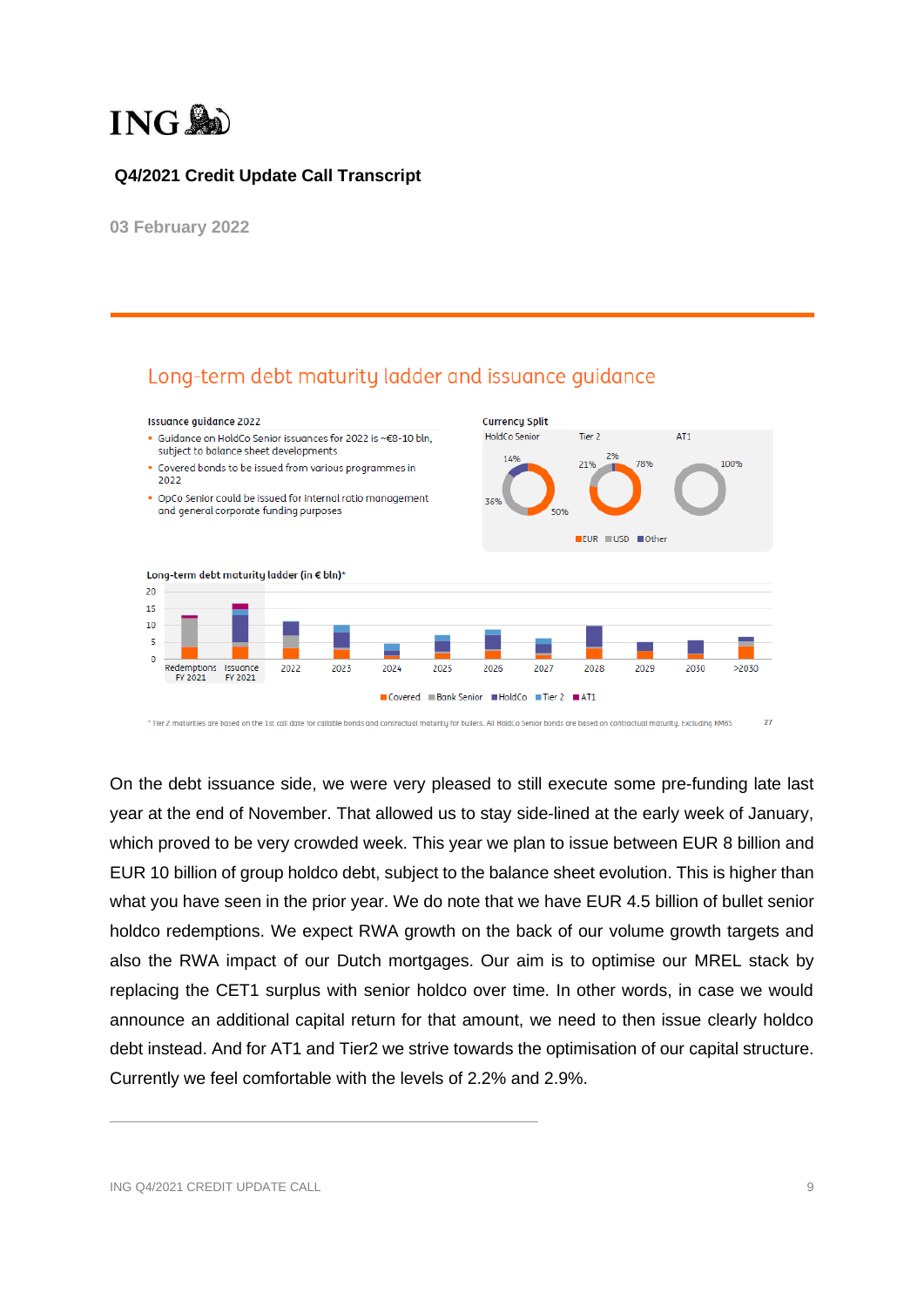

**03 February 2022**



# Covered bond funding through various programmes

The covered bond activity is obviously linking into TLTRO repayments. As you know, there is a very favourable rate on the TLTRO, for banks that have met the zero-lending asset growth target at the end of this year. That favourable rate will end in June and then from 2023 to 2024 TLTRO needs to be repaid, but it continues as a deposit-rate facility. Depending on further announcements, we will be very prudently planning to prepay the TLTRO before it comes to final maturity. Replacement of part of these funds with covered bonds is to be expected.

We see limited need to issue senior from our bank operating company, but if so it will be for tactical reasons and at a relatively short credit duration.

And let me stop talking now and open the floor for any questions for Mark or myself.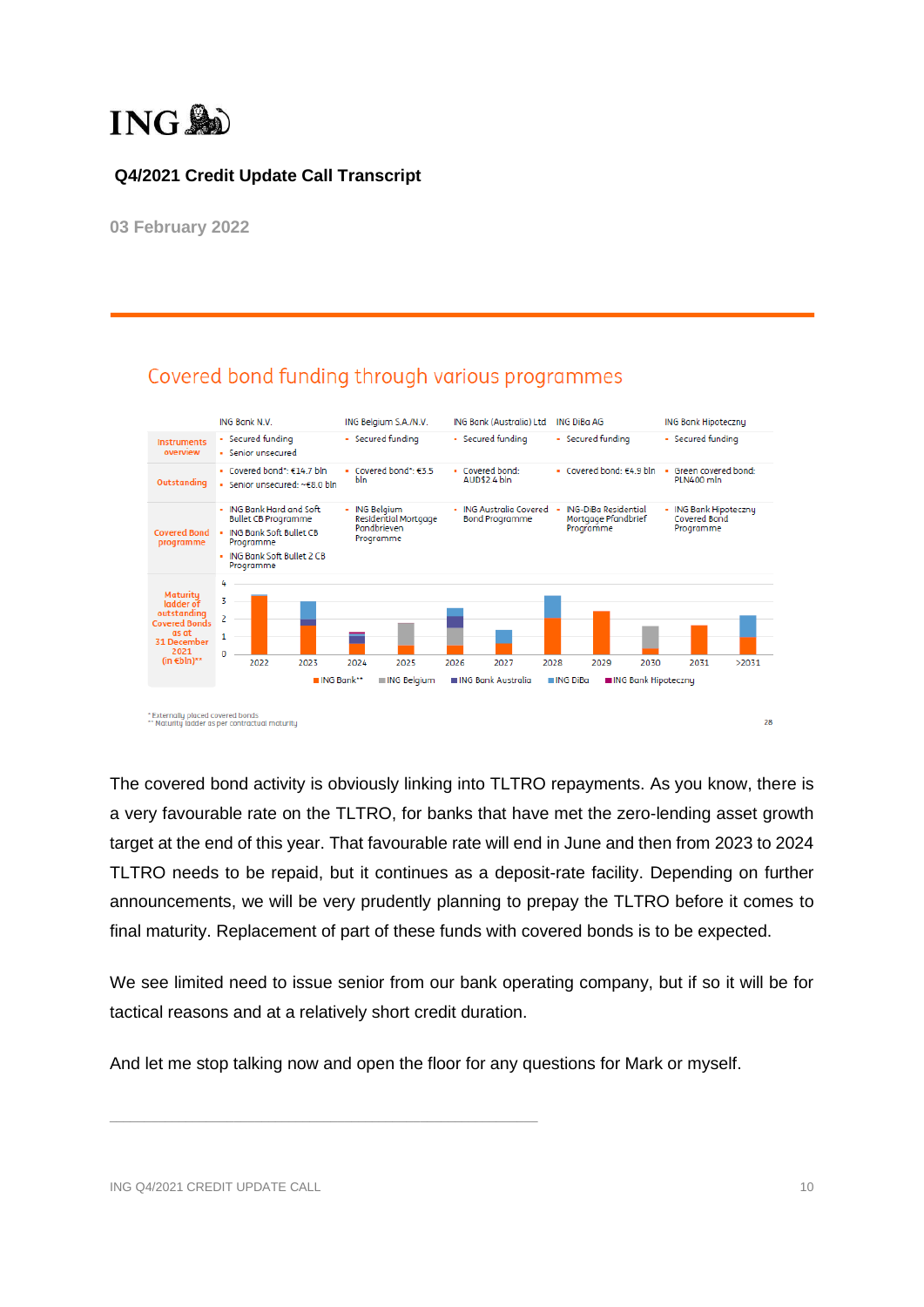

**03 February 2022**

#### **QUESTIONS AND ANSWERS**

#### • **Robert Malley – UBS**

Good morning, good afternoon, and thanks very much for doing the call. I just want to circle back on the provisioning in the fourth quarter. On the Wholesale side addressing Stage 3, were these loans that were basically on life support that had gotten subsidies through due to Covid and now you no longer see them as viable? Or is it a mix of other things?

And then on the mortgages, we are really not seeing that from your competitors. Is there any characteristic of your borrower that is different than your competitors' in this area that would prompt you to act differently.

**Mark Milders – Head of Investor Relations**: I will take that. Thank you very much for your questions. To your first part on the Wholesale, no, that is not the case. It has more to do about the recovery expectation on certain asset classes. So, these are customers that are already in Stage 3 or in the restructuring department, given the Covid-situation but also given markets that we believe we had to take a different approach to recovery and have a more critical view at the expected recovery valuation. That is more an LGD-kind of thing.

Regarding mortgages, I cannot speak for others. What I tried to explain is that in certain markets we have seen a very sharp increase of house prices and for that proportion of our book that is already in Stage 3, we expect the spending power of individuals to be affected by inflation and on the other hand the purchasing power perhaps to reduce over time for the mortgages, which will have an impact on property valuation. So, maybe we are known as a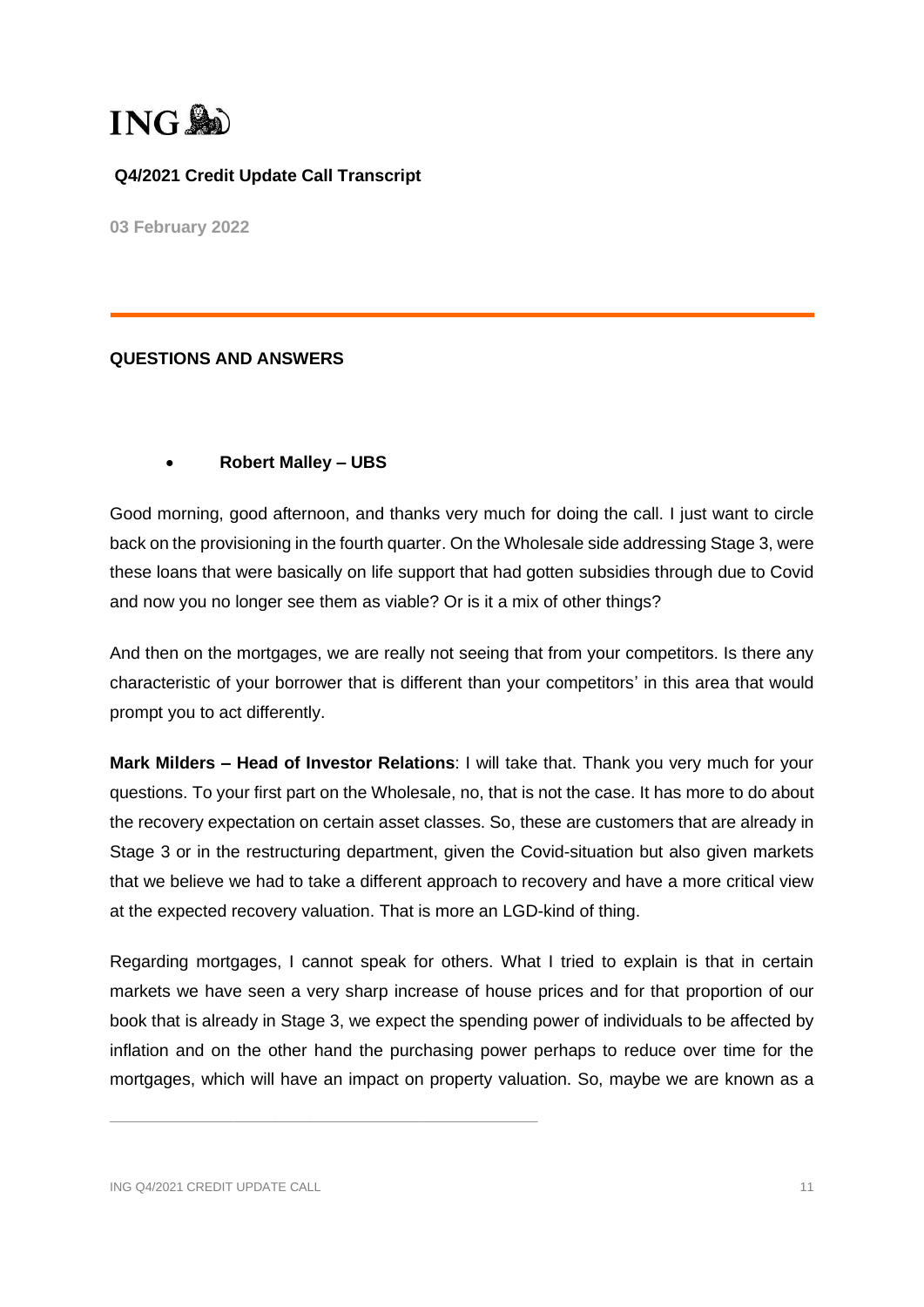

**03 February 2022**

prudent and conservative bank in this area, maybe we are, maybe others will follow, but you would need to ask them. This is what we see and what we have a view on that could have an impact.

**Robert Malley – UBS**: Great. That is very helpful. Thank you.

#### • **Lee Street – Citi Group**

Hello. Thanks for taking my question. Just one quick one on the issuance of Holdco Senior. You see very clear about how much you intend to issue this year. But as I look through time, as you bring your CET1 ratio down from 15.9% to 12.5%, should I be thinking about that as a sort of incremental differential or being funded with sort of net new holdco issuance, as we look ahead, as you still seek to maintain your MREL ratio? That is my question, thank you.

**Geert Wijnhoven – Group Treasurer**: Lee, indeed, that is the way you should look at it. I cannot give you the pace but if that would take three year and CET1 would drop to the ambition level of 12.5%, then effectively we lose roughly EUR 11 billion with today's metrics of MREL stack, consisting of the most expensive part, which we will then very limitedly replace by additional Tier 1 and Tier 2, simply in order to manage the ratios, but the bulk will clearly be refilled by holdco group senior.

**Lee Street – Citi Group**: All right, that is very clear. Thank you.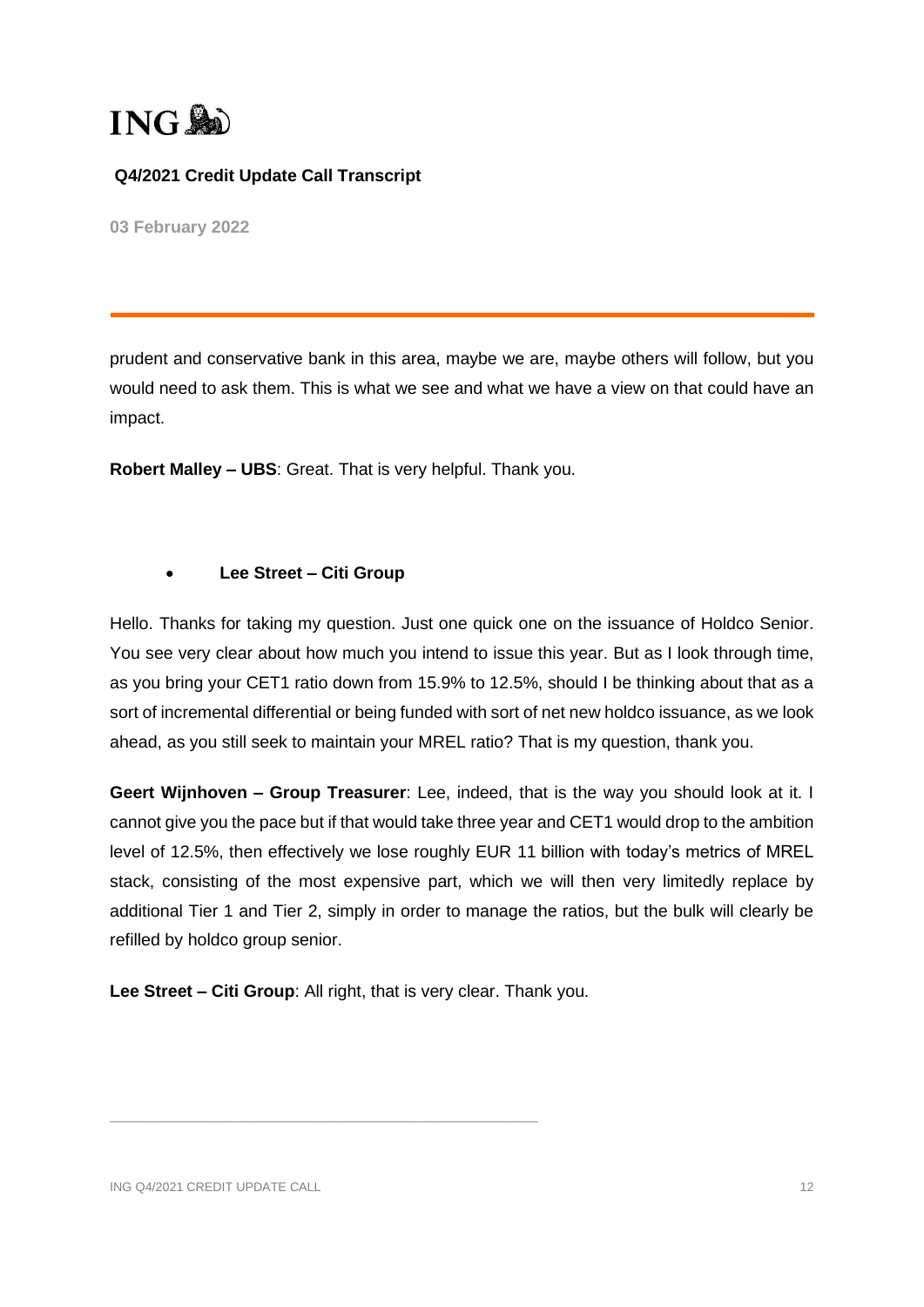

**03 February 2022**

#### • **Louis Garrido – Bank of America Merrill Lynch**

I just wanted to clarify on the 12.5% target; you seem to have underlined to equity investors that this is unlikely to be revisited. Is it that you are comfortable with having a 1.8 percentage point buffer to MDA in a couple of years or that you really expect some of today's buffer requirements to go? For instance, you pushed back against the idea of this SIFI buffer. Which of the two is more likely, do you think?

**Geert Wijnhoven – Group Treasurer**: On a very frequent basis we calibrate our management buffer over MDA and in that calibration we take into consideration the return of pro-cyclical regulatory measures, like for instance the reintroduction of countercyclical but now also for the first time in Germany, making use under CRD V the introduction of a sectoral systemic risk buffer. And all of that is part of the calibration of the management buffer and hence we talk about a management buffer of up to 200 basis points. But there is room to absorb additional regulatory pressure in that buffer.

Now, if the regulatory pressure exceeds the room that we have calculated in the management buffer, then obviously things will have to change. But as it looks now with what we know from the past, including the countercyclical buffers, we believe that the current management buffer is sufficient to target the 12.5% ambition level of CET1.

**Louis Garrido – Bank of America Merrill Lynch**: Very clear. Thank you very much.

**Geert Wijnhoven – Group Treasurer**: As there are no more questions, thanks everyone. We are in time to listen to madame Lagarde. Of course, the IR team is available for your any followup questions. Just reach out to them. I wish you a very nice day. Thanks for listening in. Bye, bye.